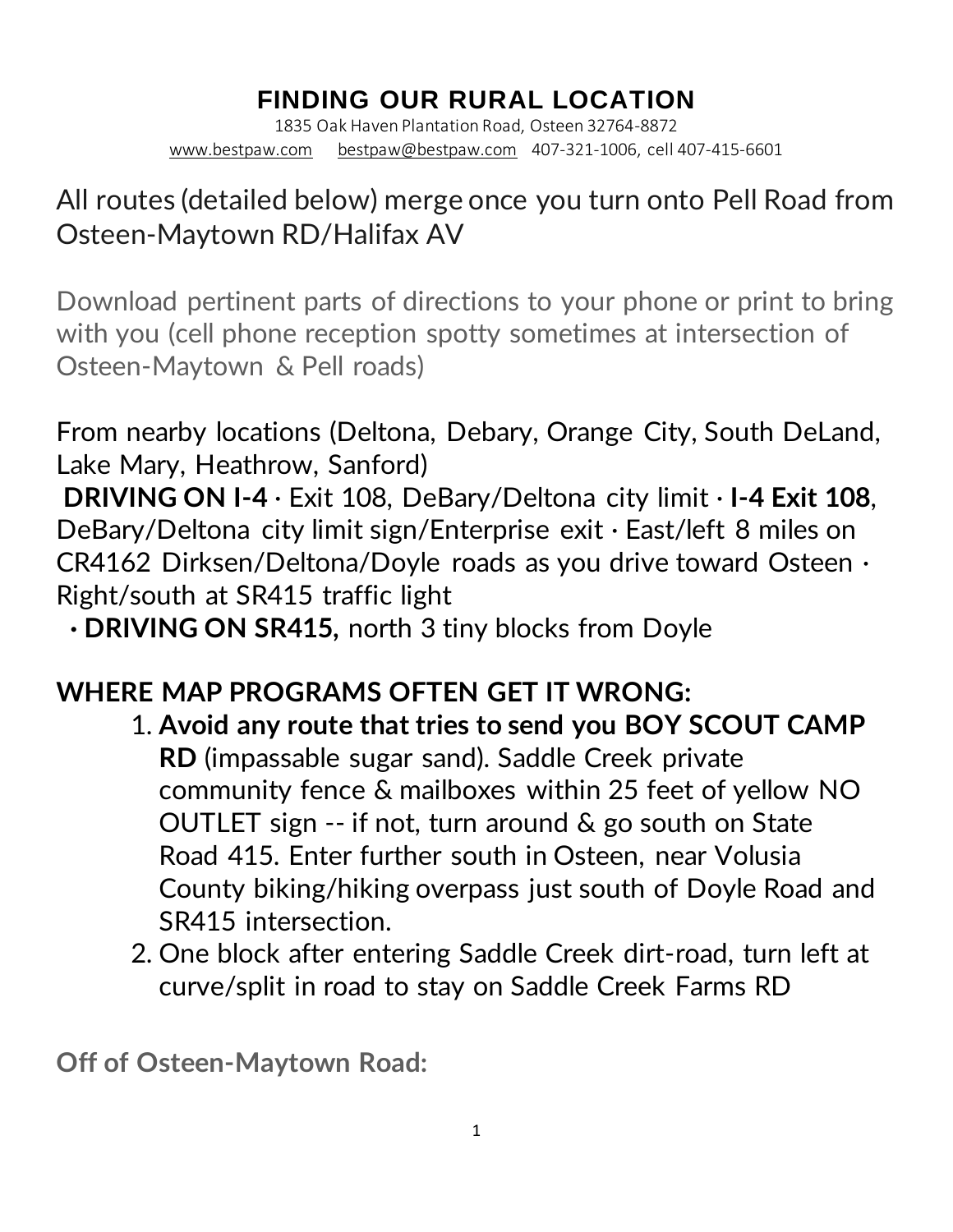**North on Pell RD for 4 miles (only one way to turn onto Pell RD other side at intersection is biking/hiking trail**

**· Pass** Prideaux & Oakridge Farms roads on right

**· TURN Right onto Saddle Creek Farms RD** (watch out for similar street names along Pell & in Saddle Creek)

**If pavement on Pell Road runs out before you turn on Saddle Creek RD you have gone too far -- turn around now! SUGAR SAND AHEAD from this end too after Pell becomes a dirt road.**



**Right/east on Saddle Creek Farms RD** 

**·** Saddle Creek Farms RD street sign, double bank of mailboxes

· Saddle Creek sign on white fencing, turn in between open gates

· You are invited guests so ignore No

Trespassing sign

· 10 MILES PER HOUR ON DIRT ROAD - speeding messes up cars & road & **can get you expelled from class with no refund**

· 1 mile of safe-when-slow dirt roads to Best Paw Forward Inc.



**Short block to next turn: Left at that intersection** to remain on Saddle Creek Farms RD. (some GPS systems show map correctly but don't list this as a turn, taking you around the entire subdivision in an extra long, extra rough route)

Avoid area's drainage ditches (& drainage pipe areas, except when you turn in driveway  $\bigoplus$  the pipe runs under our driveway too of course) · Few street signs in subdivision -- landmarks help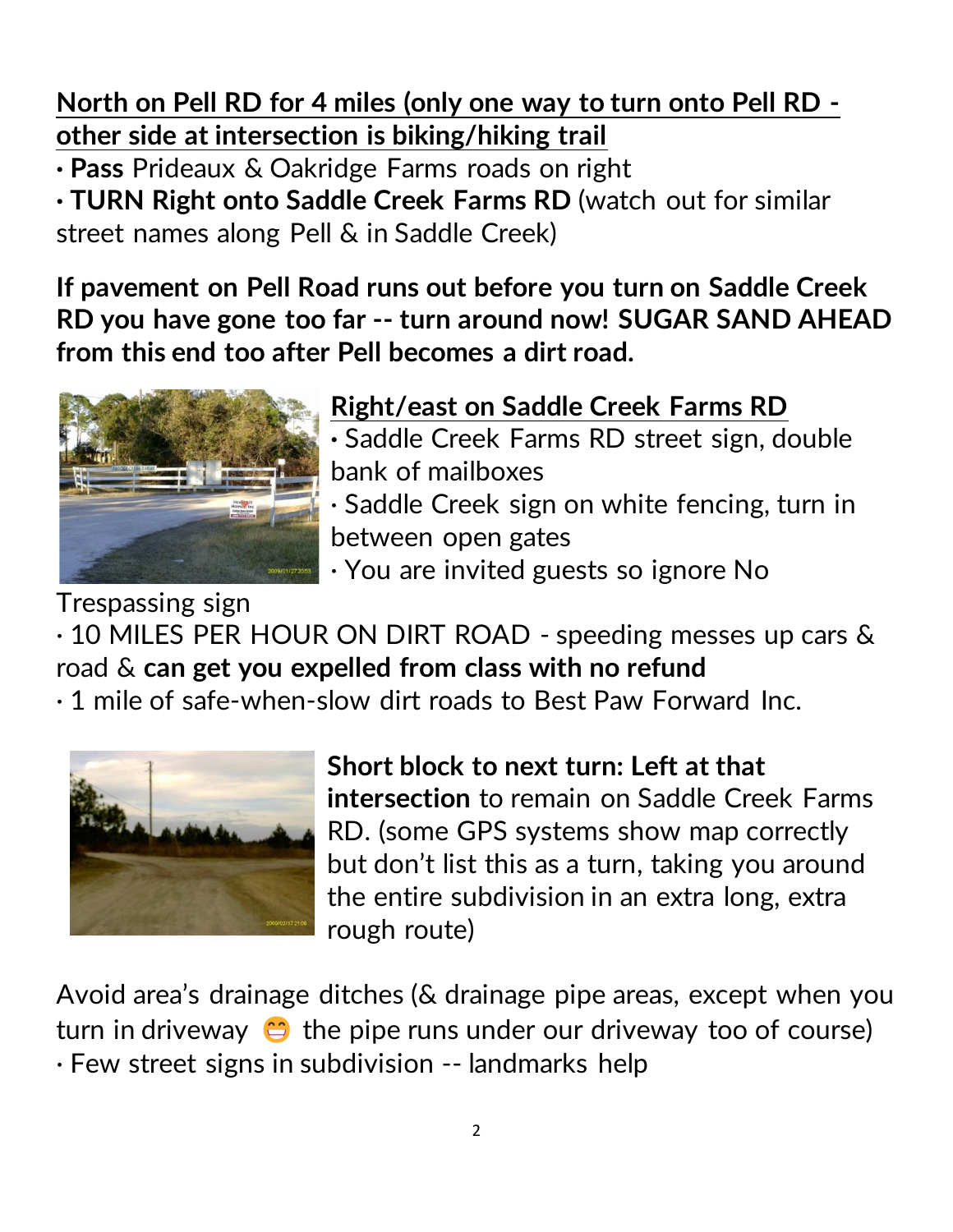

· Pass 2-story house on right

# **RIGHT** onto **Oak View Plantation RD**

**·** Runs between horse & cattle pastures



# **IMMEDIATE NEXT LEFT** at **Oak Haven Plantation RD**

· **Second** home on right (you are welcome here - our property does **NOT** have any trespassing signs. Those are on our neighbors' property (please **DO** 

**NOT** bother them or their two dogs - go to **2ND** house on right)

· Small Best Paw Forward signs on fences & gate, DOG STREET sign by our gate

· Agility/obedience rings with dog jumps/equipment in front fields, either side of driveway near center of front fence

· Covered training area near driveway

· Precision work, private sessions, workshops sometimes in training barn or house

BELOW: DIRECTIONS FROM VARIOUS STARTING POINTS TO PELL ROAD END DETAILS ABOVE

#### **DRIVING DIRECTIONS HEADING NORTH ON SR415 IN OSTEEN (Seminole County, U.S. 17-92, SR 46, SR417/Greeneway to Lake Mary Blvd. )**

**North/northeast on Lake Mary BLVD** (becomes SR415 after crossing SR46 headed north) **5.4 miles North on Lake Mary Road/SR415** north of SR46

- Over bridge near marina
- Pass Osteen Diner on right, see Dollar General/Sunoco/Texaco on left
- Slow down for turn where speed limit slows to 40 mph; just 2 short blocks more

### **Right/east – Railroad Ave.**

- first right turn lane after Osteen Diner
- before Volusia County biking/hiking path overpass

#### **Left/north after stop sign onto Oak, one block**

### **Immediate first right/east onto Florida Ave/Osteen-Maytown Road/ SR4164**

• Speed trap – 30 mph speed limit traveling eastward until past golf course